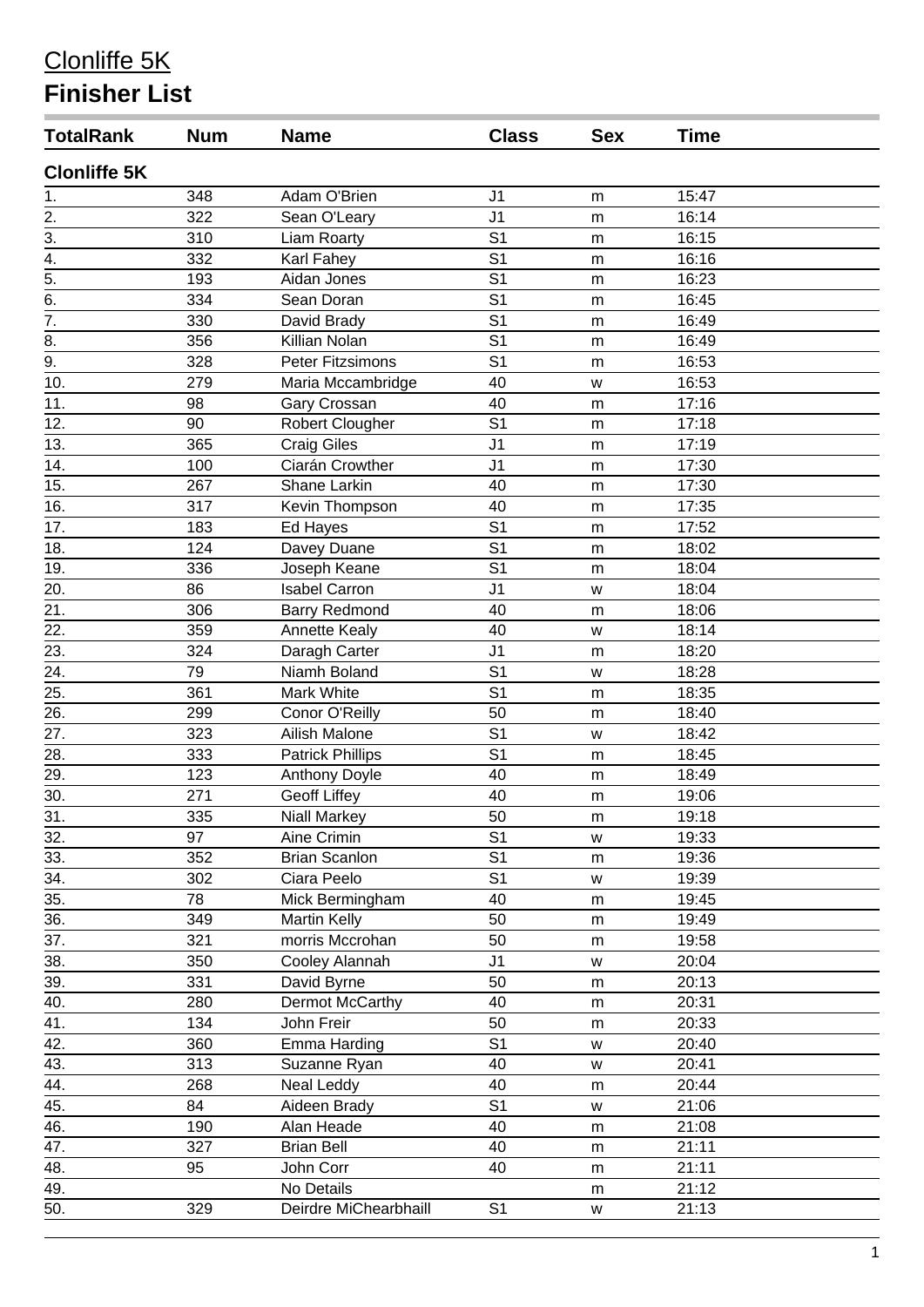## Clonliffe 5K **Finisher List**

| <b>TotalRank</b>  | <b>Num</b> | <b>Name</b>                 | <b>Class</b>   | <b>Sex</b> | <b>Time</b> |  |
|-------------------|------------|-----------------------------|----------------|------------|-------------|--|
| 51.               | 362        | <b>Aisling Andrews</b>      | S <sub>1</sub> | W          | 21:18       |  |
| 52.               | 353        | Laura Kiernan               | 40             | W          | 21:42       |  |
| 53.               | 290        | Ray Moylan                  | 50             | m          | 21:55       |  |
| $\overline{54}$ . | 354        | Alison O'Sullivan           | 40             | w          | 21:57       |  |
| 55.               | 289        | <b>Sharon Moore</b>         | 40             | W          | 22:02       |  |
| 56.               | 132        | Edward Fitzpatrick          | S <sub>1</sub> | m          | 22:14       |  |
| 57.               | 136        | Hannah Gibney               | S <sub>1</sub> | W          | 22:22       |  |
| $\overline{58}$ . | 77         | Emma Barry                  | S <sub>1</sub> | W          | 22:35       |  |
| $\overline{59}$ . | 85         | Madeleine Byrne             | 40             | W          | 22:37       |  |
| 60.               | 346        | <b>Lundy Gerry</b>          | 50             | m          | 23:11       |  |
| 61.               | 364        | <b>Sinead Hartnett</b>      | S <sub>1</sub> | W          | 23:27       |  |
| 62.               | 363        | Joyce Lawlor                | S <sub>1</sub> | W          | 23:27       |  |
| 63.               | 305        | Mary Purdue-Smyth           | 50             | W          | 23:31       |  |
| 64.               | 137        | <b>Catherine Gilmore</b>    | 50             | W          | 23:34       |  |
| 65.               | 367        | <b>Eddie Fitzsimons</b>     | 50             | m          | 23:40       |  |
| 66.               | 277        | Dave McCabe                 | S <sub>1</sub> | m          | 23:40       |  |
| 67.               | 278        | Joanne McCabe               | 40             | W          | 23:56       |  |
| 68.               | 366        | Pat O'Shea                  | 40             | m          | 24:09       |  |
| 69.               | 355        | Evelyn Brennan              | 50             | W          | 24:27       |  |
| 70.               | 351        | <b>Strong Suzanne</b>       | 50             | W          | 24:31       |  |
| 71.               | 91         | Nora-Beth Collins           | J <sub>1</sub> | W          | 24:36       |  |
| 72.               | 122        | Yvonne Donough              | 40             | W          | 24:46       |  |
| 73.               | 139        | Aoife Gleeson               | J <sub>1</sub> | W          | 24:54       |  |
| 74.               | 138        | Michael Gleeson             | 40             | m          | 24:54       |  |
| 75.               | 326        | Roy Corry                   | 70             | m          | 25:00       |  |
| 76.               | 345        | Niall O'Connor              | 40             | m          | 25:12       |  |
| 77.               | 89         | Angela Charlton             | 40             | W          | 25:19       |  |
| 78.               | 320        | David Woods                 | 50             | m          | 25:32       |  |
| 79.               | 343        | Liz Keary                   | 40             | W          | 25:39       |  |
| 80.               | 292        | James Murphy                | S <sub>1</sub> | m          | 25:46       |  |
| 81.               | 120        | Áine Daly                   | 40             | W          | 26:02       |  |
| 82.               | 96         | <b>Tony Cox</b>             | 50             | m          | 26:02       |  |
| 83.               | 308        | Domonic Richardson          | 50             | m          | 26:10       |  |
| 84.               | 133        | Carl Fleming                | 40             | m          | 26:15       |  |
| 85.               | 182        | Jack Grant                  | J <sub>1</sub> | m          | 26:32       |  |
| 86.               | 180        | Lisa Grant                  | 40             | W          | 26:38       |  |
| 87.               | 368        | Matt Cooley                 | 60             | m          | 26:41       |  |
| 88.               | 319        | <b>Sharon Williams</b>      | S <sub>1</sub> | W          | 26:41       |  |
| 89.               | 298        | Ann Olwill                  | 50             | W          | 27:36       |  |
| $\overline{90}$ . | 304        | June Plunkett               | 40             | W          | 27:36       |  |
| 91.               | 347        | Felicia Tan                 | S <sub>1</sub> | W          | 27:37       |  |
| 92.               | 270        | jennifer lee                | 50             | W          | 27:43       |  |
| 93.               | 282        | <b>Christopher McGovern</b> | S <sub>1</sub> | m          | 27:43       |  |
| 94.               | 83         | Colm Bowden                 | S <sub>1</sub> | m          | 28:32       |  |
| 95.               | 285        | Sabine McKenna              | 50             | W          | 28:42       |  |
| 96.               | 140        | David Gomm                  | 40             | m          | 29:05       |  |
| 97.               | 88         | Joe Casey                   | 50             | m          | 29:12       |  |
| $\overline{98}$ . | 307        | Una Richardson              | 50             | W          | 29:36       |  |
| 99.               | 311        | <b>Fred Rush</b>            | J <sub>1</sub> | m          | 29:57       |  |
| 100.              | 92         | Margaret Collins Byrne      | 40             | W          | 30:00       |  |
| 101.              | 369        | Anne Mulligan               | 40             | W          | 30:01       |  |
| 102.              | 274        | John Manning                | 50             | m          | 30:02       |  |
|                   |            |                             |                |            |             |  |